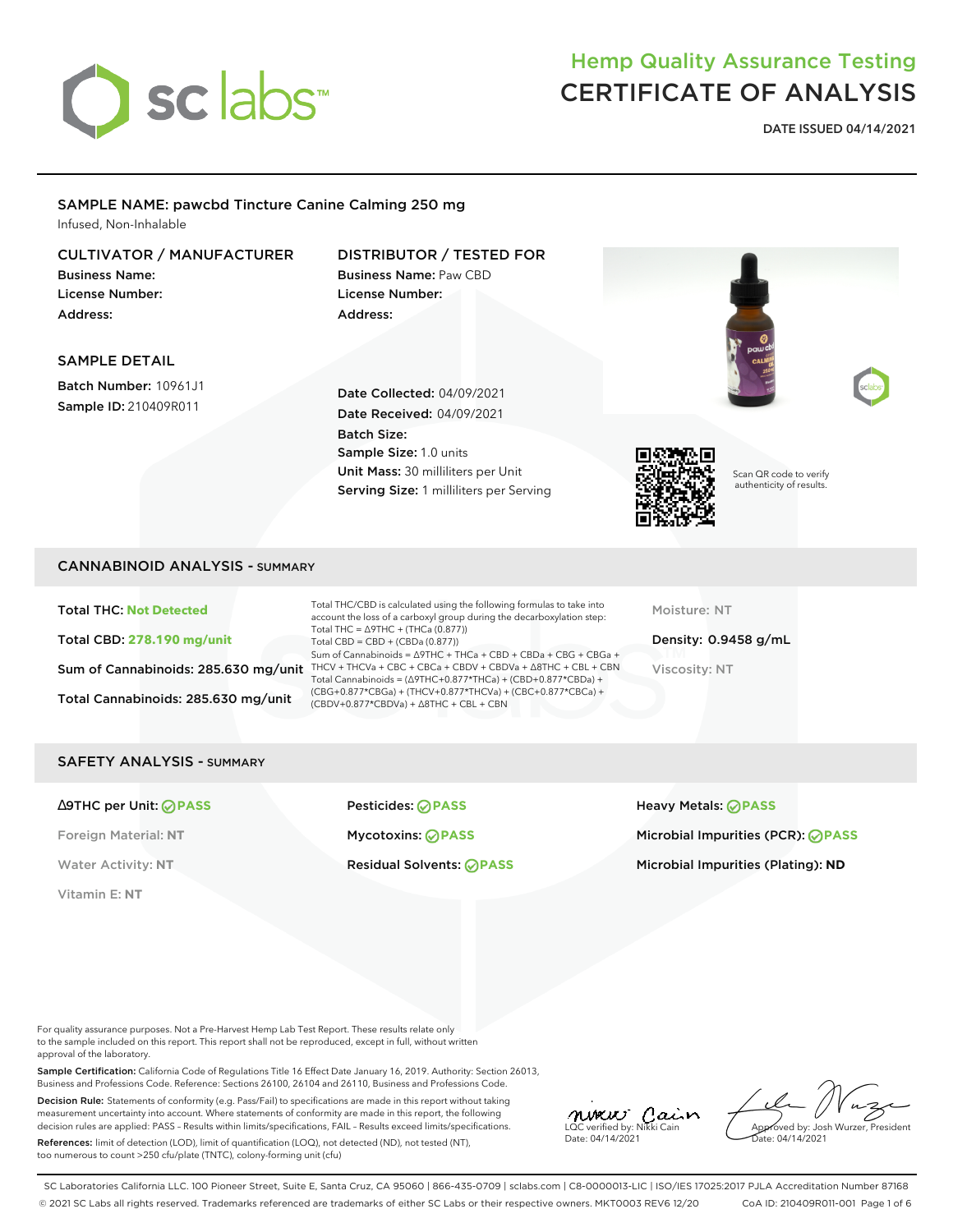# sclabs™

## Hemp Quality Assurance Testing CERTIFICATE OF ANALYSIS

**PAWCBD TINCTURE CANINE CALMING 250 MG | DATE ISSUED 04/14/2021**



Tested by high-performance liquid chromatography with diode-array detection (HPLC-DAD).

**Method:** QSP 1157 - Analysis of Cannabinoids by HPLC-DAD

TOTAL THC: **Not Detected**

Total THC (∆9THC+0.877\*THCa)

#### TOTAL CBD: **278.190 mg/unit**

Total CBD (CBD+0.877\*CBDa)

#### TOTAL CANNABINOIDS: 285.630 mg/unit

Total Cannabinoids (Total THC) + (Total CBD) + (Total CBG) + (Total THCV) + (Total CBC) + (Total CBDV) + ∆8THC + CBL + CBN

#### TOTAL CBG: 4.890 mg/unit

Total CBG (CBG+0.877\*CBGa)

#### TOTAL THCV: ND

Total THCV (THCV+0.877\*THCVa)

#### TOTAL CBC: ND

Total CBC (CBC+0.877\*CBCa)

#### TOTAL CBDV: 0.450 mg/unit

Total CBDV (CBDV+0.877\*CBDVa)

#### **CANNABINOID TEST RESULTS -** 04/13/2021

| <b>COMPOUND</b>            | LOD/LOQ<br>(mg/mL) | <b>MEASUREMENT</b><br><b>UNCERTAINTY (mg/mL)</b> | <b>RESULT</b><br>(mg/mL) | <b>RESULT</b><br>(%) |
|----------------------------|--------------------|--------------------------------------------------|--------------------------|----------------------|
| <b>CBD</b>                 | 0.004 / 0.011      | ±0.4442                                          | 9.273                    | 0.9804               |
| <b>CBG</b>                 | 0.002 / 0.006      | ±0.0101                                          | 0.163                    | 0.0172               |
| <b>CBN</b>                 | 0.001/0.007        | ±0.0026                                          | 0.070                    | 0.0074               |
| <b>CBDV</b>                | 0.002/0.012        | ±0.0008                                          | 0.015                    | 0.0016               |
| Δ9THC                      | 0.002/0.014        | N/A                                              | <b>ND</b>                | <b>ND</b>            |
| <b>THCa</b>                | 0.001 / 0.005      | N/A                                              | <b>ND</b>                | <b>ND</b>            |
| $\triangle$ 8THC           | 0.01 / 0.02        | N/A                                              | <b>ND</b>                | <b>ND</b>            |
| <b>THCV</b>                | 0.002 / 0.012      | N/A                                              | <b>ND</b>                | <b>ND</b>            |
| <b>THCVa</b>               | 0.002 / 0.019      | N/A                                              | <b>ND</b>                | <b>ND</b>            |
| <b>CBDa</b>                | 0.001 / 0.026      | N/A                                              | <b>ND</b>                | <b>ND</b>            |
| <b>CBDVa</b>               | 0.001/0.018        | N/A                                              | <b>ND</b>                | <b>ND</b>            |
| <b>CBGa</b>                | 0.002 / 0.007      | N/A                                              | <b>ND</b>                | <b>ND</b>            |
| <b>CBL</b>                 | 0.003/0.010        | N/A                                              | <b>ND</b>                | <b>ND</b>            |
| <b>CBC</b>                 | 0.003/0.010        | N/A                                              | <b>ND</b>                | <b>ND</b>            |
| <b>CBCa</b>                | 0.001 / 0.015      | N/A                                              | <b>ND</b>                | <b>ND</b>            |
| <b>SUM OF CANNABINOIDS</b> |                    |                                                  | 9.521 mg/mL              | 1.0067%              |

#### Unit Mass: 30 milliliters per Unit / Serving Size: 1 milliliters per Serving

| ∆9THC per Unit                        | 1120 per-package limit | <b>ND</b>        | <b>PASS</b> |
|---------------------------------------|------------------------|------------------|-------------|
| ∆9THC per Serving                     |                        | <b>ND</b>        |             |
| <b>Total THC per Unit</b>             |                        | <b>ND</b>        |             |
| <b>Total THC per Serving</b>          |                        | <b>ND</b>        |             |
| <b>CBD</b> per Unit                   |                        | 278.190 mg/unit  |             |
| <b>CBD per Serving</b>                |                        | 9.273 mg/serving |             |
| <b>Total CBD per Unit</b>             |                        | 278.190 mg/unit  |             |
| <b>Total CBD per Serving</b>          |                        | 9.273 mg/serving |             |
| Sum of Cannabinoids per Unit          |                        | 285.630 mg/unit  |             |
| Sum of Cannabinoids per Serving       |                        | 9.521 mg/serving |             |
| <b>Total Cannabinoids per Unit</b>    |                        | 285.630 mg/unit  |             |
| <b>Total Cannabinoids per Serving</b> |                        | 9.521 mg/serving |             |

#### **MOISTURE TEST RESULT**

#### **DENSITY TEST RESULT**

### **VISCOSITY TEST RESULT**

**Not Tested**

**0.9458 g/mL**

Tested 04/13/2021

**Method:** QSP 7870 - Sample Preparation

**Not Tested**



SC Laboratories California LLC. 100 Pioneer Street, Suite E, Santa Cruz, CA 95060 | 866-435-0709 | sclabs.com | C8-0000013-LIC | ISO/IES 17025:2017 PJLA Accreditation Number 87168 © 2021 SC Labs all rights reserved. Trademarks referenced are trademarks of either SC Labs or their respective owners. MKT0003 REV6 12/20 CoA ID: 210409R011-001 Page 2 of 6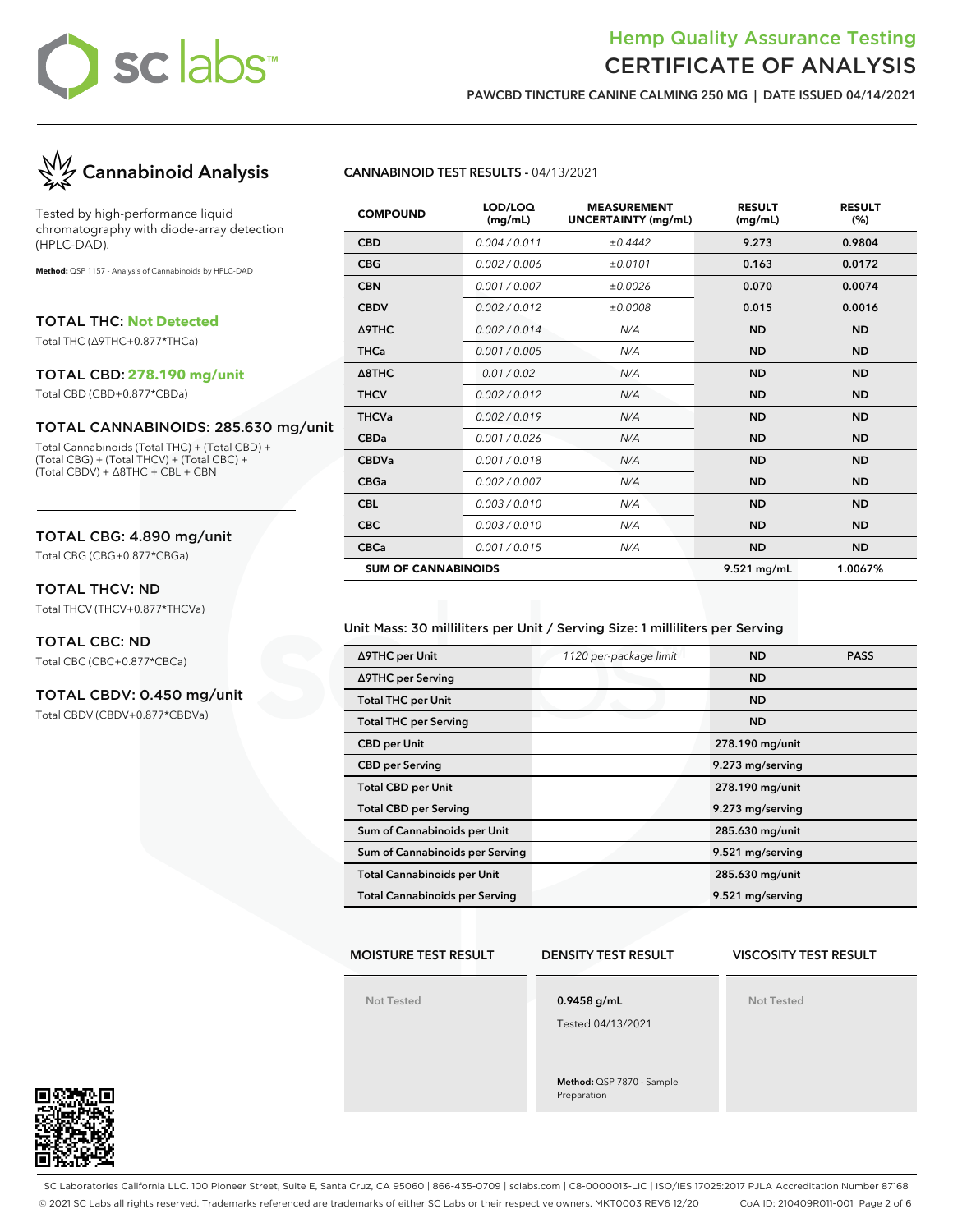# sc labs™

## Hemp Quality Assurance Testing CERTIFICATE OF ANALYSIS

**PAWCBD TINCTURE CANINE CALMING 250 MG | DATE ISSUED 04/14/2021**

## **Pesticide Analysis**

#### **CATEGORY 1 AND 2 PESTICIDES**

Pesticide and plant growth regulator analysis utilizing high-performance liquid chromatography-mass spectrometry (HPLC-MS) or gas chromatography-mass spectrometry (GC-MS). \*GC-MS utilized where indicated.

**Method:** QSP 1212 - Analysis of Pesticides and Mycotoxins by LC-MS or QSP 1213 - Analysis of Pesticides by GC-MS

#### **CATEGORY 1 PESTICIDE TEST RESULTS -** 04/11/2021 **PASS**

| <b>COMPOUND</b>          | LOD/LOQ<br>$(\mu g/g)$ | <b>ACTION LIMIT</b><br>$(\mu q/q)$ | <b>MEASUREMENT</b><br>UNCERTAINTY (µg/g) | <b>RESULT</b><br>$(\mu g/g)$ | <b>RESULT</b> |
|--------------------------|------------------------|------------------------------------|------------------------------------------|------------------------------|---------------|
| Aldicarb                 | 0.03 / 0.08            | $\ge$ LOD                          | N/A                                      | <b>ND</b>                    | <b>PASS</b>   |
| Carbofuran               | 0.02 / 0.05            | $\ge$ LOD                          | N/A                                      | <b>ND</b>                    | <b>PASS</b>   |
| Chlordane*               | 0.03 / 0.08            | $\ge$ LOD                          | N/A                                      | <b>ND</b>                    | <b>PASS</b>   |
| Chlorfenapyr*            | 0.03/0.10              | $>$ LOD                            | N/A                                      | <b>ND</b>                    | <b>PASS</b>   |
| Chlorpyrifos             | 0.02 / 0.06            | $\ge$ LOD                          | N/A                                      | <b>ND</b>                    | <b>PASS</b>   |
| Coumaphos                | 0.02 / 0.07            | $\ge$ LOD                          | N/A                                      | <b>ND</b>                    | <b>PASS</b>   |
| Daminozide               | 0.02/0.07              | $>$ LOD                            | N/A                                      | <b>ND</b>                    | <b>PASS</b>   |
| <b>DDVP</b> (Dichlorvos) | 0.03/0.09              | $\ge$ LOD                          | N/A                                      | <b>ND</b>                    | <b>PASS</b>   |
| Dimethoate               | 0.03 / 0.08            | $\ge$ LOD                          | N/A                                      | <b>ND</b>                    | <b>PASS</b>   |
| Ethoprop(hos)            | 0.03/0.10              | $\ge$ LOD                          | N/A                                      | <b>ND</b>                    | <b>PASS</b>   |
| Etofenprox               | 0.02 / 0.06            | $\ge$ LOD                          | N/A                                      | <b>ND</b>                    | <b>PASS</b>   |
| Fenoxycarb               | 0.03 / 0.08            | $\ge$ LOD                          | N/A                                      | <b>ND</b>                    | <b>PASS</b>   |
| Fipronil                 | 0.03 / 0.08            | $\ge$ LOD                          | N/A                                      | <b>ND</b>                    | <b>PASS</b>   |
| Imazalil                 | 0.02 / 0.06            | $\ge$ LOD                          | N/A                                      | <b>ND</b>                    | <b>PASS</b>   |
| <b>Methiocarb</b>        | 0.02 / 0.07            | $>$ LOD                            | N/A                                      | <b>ND</b>                    | <b>PASS</b>   |
| Methyl parathion         | 0.03/0.10              | $\ge$ LOD                          | N/A                                      | <b>ND</b>                    | <b>PASS</b>   |
| <b>Mevinphos</b>         | 0.03/0.09              | $\ge$ LOD                          | N/A                                      | <b>ND</b>                    | <b>PASS</b>   |
| Paclobutrazol            | 0.02 / 0.05            | $\ge$ LOD                          | N/A                                      | <b>ND</b>                    | <b>PASS</b>   |
| Propoxur                 | 0.03/0.09              | $\ge$ LOD                          | N/A                                      | <b>ND</b>                    | <b>PASS</b>   |
| Spiroxamine              | 0.03 / 0.08            | $\ge$ LOD                          | N/A                                      | <b>ND</b>                    | <b>PASS</b>   |
| Thiacloprid              | 0.03/0.10              | $\ge$ LOD                          | N/A                                      | <b>ND</b>                    | <b>PASS</b>   |
|                          |                        |                                    |                                          |                              |               |

#### **CATEGORY 2 PESTICIDE TEST RESULTS -** 04/11/2021 **PASS**

| Abamectin           | 0.03/0.10   | 0.3            | N/A | <b>ND</b> | <b>PASS</b> |
|---------------------|-------------|----------------|-----|-----------|-------------|
| Acephate            | 0.02 / 0.07 | 5              | N/A | <b>ND</b> | <b>PASS</b> |
| Acequinocyl         | 0.02 / 0.07 | $\overline{4}$ | N/A | <b>ND</b> | <b>PASS</b> |
| Acetamiprid         | 0.02 / 0.05 | 5              | N/A | <b>ND</b> | <b>PASS</b> |
| Azoxystrobin        | 0.02 / 0.07 | 40             | N/A | <b>ND</b> | <b>PASS</b> |
| <b>Bifenazate</b>   | 0.01 / 0.04 | 5              | N/A | <b>ND</b> | <b>PASS</b> |
| <b>Bifenthrin</b>   | 0.02 / 0.05 | 0.5            | N/A | <b>ND</b> | <b>PASS</b> |
| <b>Boscalid</b>     | 0.03/0.09   | 10             | N/A | <b>ND</b> | <b>PASS</b> |
| Captan              | 0.19/0.57   | 5              | N/A | <b>ND</b> | <b>PASS</b> |
| Carbaryl            | 0.02 / 0.06 | 0.5            | N/A | <b>ND</b> | <b>PASS</b> |
| Chlorantraniliprole | 0.04 / 0.12 | 40             | N/A | <b>ND</b> | <b>PASS</b> |
| Clofentezine        | 0.03/0.09   | 0.5            | N/A | <b>ND</b> | <b>PASS</b> |
| Cyfluthrin          | 0.12/0.38   | 1              | N/A | <b>ND</b> | <b>PASS</b> |
| Cypermethrin        | 0.11/0.32   | 1              | N/A | <b>ND</b> | <b>PASS</b> |
| <b>Diazinon</b>     | 0.02 / 0.05 | 0.2            | N/A | <b>ND</b> | <b>PASS</b> |
| Dimethomorph        | 0.03/0.09   | 20             | N/A | <b>ND</b> | <b>PASS</b> |
| Etoxazole           | 0.02 / 0.06 | 1.5            | N/A | <b>ND</b> | <b>PASS</b> |
| Fenhexamid          | 0.03/0.09   | 10             | N/A | <b>ND</b> | <b>PASS</b> |
| Fenpyroximate       | 0.02 / 0.06 | $\overline{2}$ | N/A | <b>ND</b> | <b>PASS</b> |
|                     |             |                |     |           |             |



Continued on next page

SC Laboratories California LLC. 100 Pioneer Street, Suite E, Santa Cruz, CA 95060 | 866-435-0709 | sclabs.com | C8-0000013-LIC | ISO/IES 17025:2017 PJLA Accreditation Number 87168 © 2021 SC Labs all rights reserved. Trademarks referenced are trademarks of either SC Labs or their respective owners. MKT0003 REV6 12/20 CoA ID: 210409R011-001 Page 3 of 6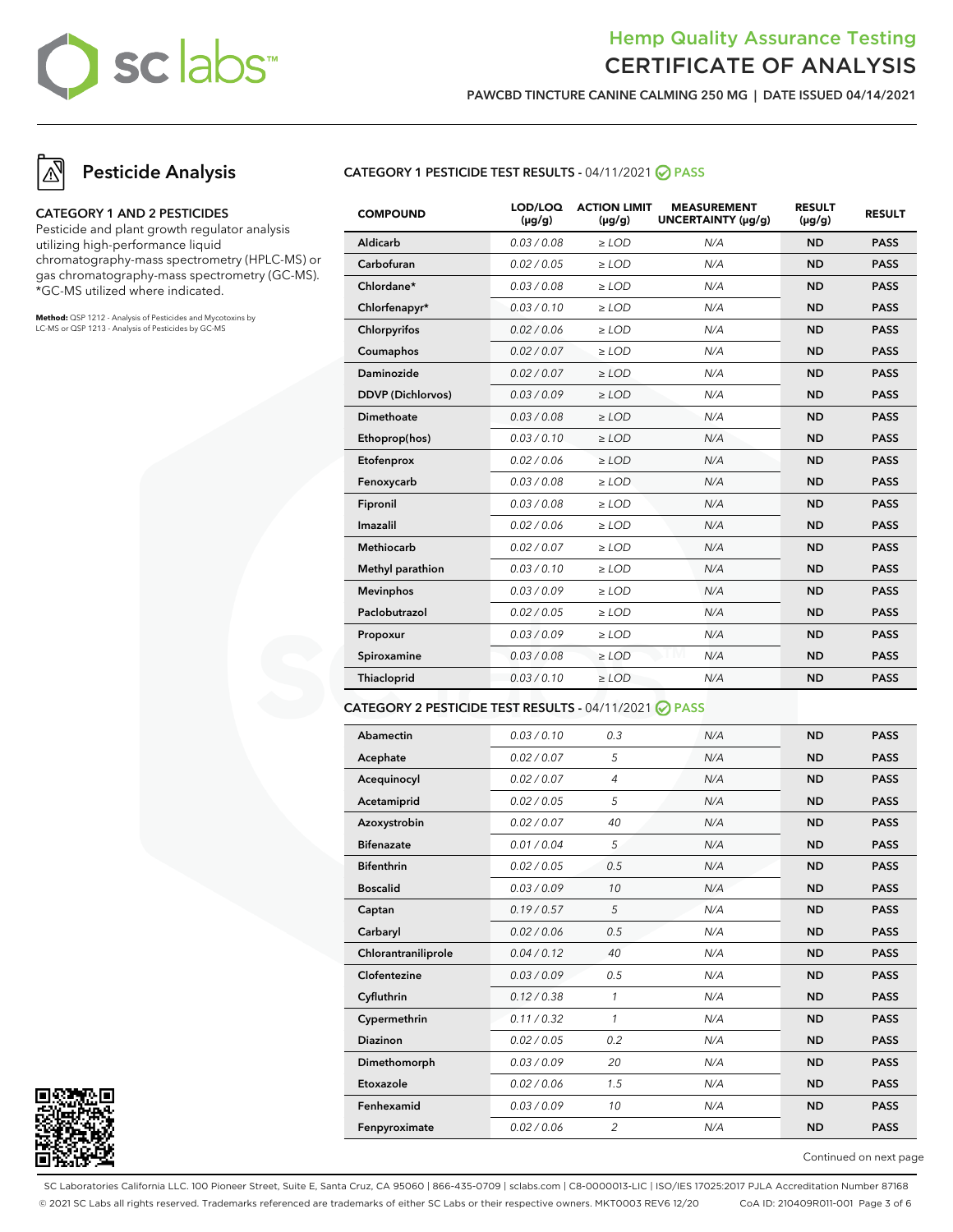# sc labs™

## Hemp Quality Assurance Testing CERTIFICATE OF ANALYSIS

**PAWCBD TINCTURE CANINE CALMING 250 MG | DATE ISSUED 04/14/2021**





#### **CATEGORY 1 AND 2 PESTICIDES**

Pesticide and plant growth regulator analysis utilizing high-performance liquid chromatography-mass spectrometry (HPLC-MS) or gas chromatography-mass spectrometry (GC-MS). \*GC-MS utilized where indicated.

**Method:** QSP 1212 - Analysis of Pesticides and Mycotoxins by LC-MS or QSP 1213 - Analysis of Pesticides by GC-MS



| ္သံ <sup>မွာ</sup> Mycotoxin Analysis |
|---------------------------------------|

Mycotoxin analysis utilizing high-performance liquid chromatography-mass spectrometry (HPLC-MS).

**Method:** QSP 1212 - Analysis of Pesticides and Mycotoxins by LC-MS

| <b>COMPOUND</b>          | LOD/LOQ<br>$(\mu g/g)$ | <b>ACTION LIMIT</b><br>$(\mu g/g)$ | <b>MEASUREMENT</b><br>UNCERTAINTY (µg/g) | <b>RESULT</b><br>$(\mu g/g)$ | <b>RESULT</b> |
|--------------------------|------------------------|------------------------------------|------------------------------------------|------------------------------|---------------|
| <b>Flonicamid</b>        | 0.03/0.10              | $\overline{2}$                     | N/A                                      | <b>ND</b>                    | <b>PASS</b>   |
| Fludioxonil              | 0.03 / 0.10            | 30                                 | N/A                                      | <b>ND</b>                    | <b>PASS</b>   |
| Hexythiazox              | 0.02 / 0.07            | 2                                  | N/A                                      | <b>ND</b>                    | <b>PASS</b>   |
| Imidacloprid             | 0.04 / 0.11            | 3                                  | N/A                                      | <b>ND</b>                    | <b>PASS</b>   |
| Kresoxim-methyl          | 0.02 / 0.07            | $\mathbf{1}$                       | N/A                                      | <b>ND</b>                    | <b>PASS</b>   |
| <b>Malathion</b>         | 0.03 / 0.09            | 5                                  | N/A                                      | <b>ND</b>                    | <b>PASS</b>   |
| Metalaxyl                | 0.02 / 0.07            | 15                                 | N/A                                      | <b>ND</b>                    | <b>PASS</b>   |
| Methomyl                 | 0.03 / 0.10            | 0.1                                | N/A                                      | <b>ND</b>                    | <b>PASS</b>   |
| Myclobutanil             | 0.03 / 0.09            | 9                                  | N/A                                      | <b>ND</b>                    | <b>PASS</b>   |
| <b>Naled</b>             | 0.02 / 0.07            | 0.5                                | N/A                                      | <b>ND</b>                    | <b>PASS</b>   |
| Oxamyl                   | 0.04 / 0.11            | 0.2                                | N/A                                      | <b>ND</b>                    | <b>PASS</b>   |
| Pentachloronitrobenzene* | 0.03 / 0.09            | 0.2                                | N/A                                      | <b>ND</b>                    | <b>PASS</b>   |
| Permethrin               | 0.04 / 0.12            | 20                                 | N/A                                      | <b>ND</b>                    | <b>PASS</b>   |
| Phosmet                  | 0.03 / 0.10            | 0.2                                | N/A                                      | <b>ND</b>                    | <b>PASS</b>   |
| Piperonylbutoxide        | 0.02 / 0.07            | 8                                  | N/A                                      | <b>ND</b>                    | <b>PASS</b>   |
| Prallethrin              | 0.03 / 0.08            | 0.4                                | N/A                                      | <b>ND</b>                    | <b>PASS</b>   |
| Propiconazole            | 0.02 / 0.07            | 20                                 | N/A                                      | <b>ND</b>                    | <b>PASS</b>   |
| Pyrethrins               | 0.04 / 0.12            | $\mathbf{1}$                       | N/A                                      | <b>ND</b>                    | <b>PASS</b>   |
| Pyridaben                | 0.02 / 0.07            | 3                                  | N/A                                      | <b>ND</b>                    | <b>PASS</b>   |
| Spinetoram               | 0.02 / 0.07            | 3                                  | N/A                                      | <b>ND</b>                    | <b>PASS</b>   |
| Spinosad                 | 0.02 / 0.07            | 3                                  | N/A                                      | <b>ND</b>                    | <b>PASS</b>   |
| Spiromesifen             | 0.02 / 0.05            | 12                                 | N/A                                      | <b>ND</b>                    | <b>PASS</b>   |
| Spirotetramat            | 0.02 / 0.06            | 13                                 | N/A                                      | <b>ND</b>                    | <b>PASS</b>   |
| Tebuconazole             | 0.02 / 0.07            | 2                                  | N/A                                      | <b>ND</b>                    | <b>PASS</b>   |
| Thiamethoxam             | 0.03 / 0.10            | 4.5                                | N/A                                      | <b>ND</b>                    | <b>PASS</b>   |
| Trifloxystrobin          | 0.03 / 0.08            | 30                                 | N/A                                      | <b>ND</b>                    | <b>PASS</b>   |
|                          |                        |                                    |                                          |                              |               |

**CATEGORY 2 PESTICIDE TEST RESULTS -** 04/11/2021 continued **PASS**

#### **MYCOTOXIN TEST RESULTS - 04/11/2021 ⊘ PASS**

| <b>COMPOUND</b>        | LOD/LOQ<br>$(\mu g/kg)$ | <b>ACTION LIMIT</b><br>$(\mu g/kg)$ | <b>MEASUREMENT</b><br>UNCERTAINTY (µg/kg) | <b>RESULT</b><br>$(\mu g/kg)$ | <b>RESULT</b> |
|------------------------|-------------------------|-------------------------------------|-------------------------------------------|-------------------------------|---------------|
| <b>Aflatoxin B1</b>    | 2.0/6.0                 |                                     | N/A                                       | <b>ND</b>                     |               |
| <b>Aflatoxin B2</b>    | 1.8/5.6                 |                                     | N/A                                       | <b>ND</b>                     |               |
| <b>Aflatoxin G1</b>    | 1.0/3.1                 |                                     | N/A                                       | <b>ND</b>                     |               |
| <b>Aflatoxin G2</b>    | 1.2 / 3.5               |                                     | N/A                                       | <b>ND</b>                     |               |
| <b>Total Aflatoxin</b> |                         | 20                                  |                                           | <b>ND</b>                     | <b>PASS</b>   |
| Ochratoxin A           | 6.3/19.2                | 20                                  | N/A                                       | ND                            | <b>PASS</b>   |



SC Laboratories California LLC. 100 Pioneer Street, Suite E, Santa Cruz, CA 95060 | 866-435-0709 | sclabs.com | C8-0000013-LIC | ISO/IES 17025:2017 PJLA Accreditation Number 87168 © 2021 SC Labs all rights reserved. Trademarks referenced are trademarks of either SC Labs or their respective owners. MKT0003 REV6 12/20 CoA ID: 210409R011-001 Page 4 of 6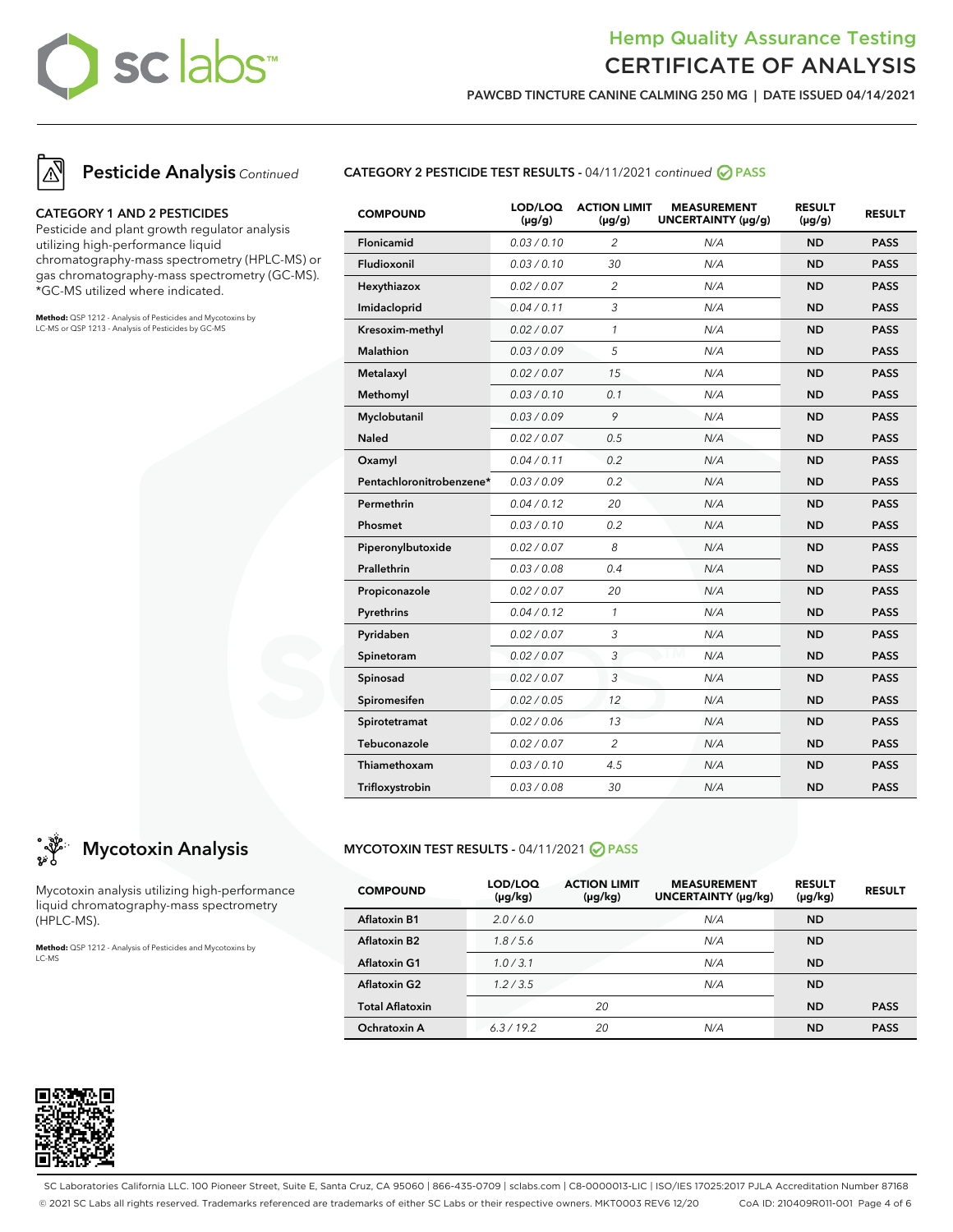# sclabs™

## Hemp Quality Assurance Testing CERTIFICATE OF ANALYSIS

**PAWCBD TINCTURE CANINE CALMING 250 MG | DATE ISSUED 04/14/2021**



### **CATEGORY 1 AND 2 RESIDUAL SOLVENTS**

Residual Solvent analysis utilizing gas chromatography-mass spectrometry (GC-MS).

**Method:** QSP 1204 - Analysis of Residual Solvents by GC-MS

#### **CATEGORY 1 RESIDUAL SOLVENTS TEST RESULTS -** 04/11/2021 **PASS**

| <b>COMPOUND</b>       | LOD/LOQ<br>$(\mu g/g)$ | <b>ACTION LIMIT</b><br>$(\mu g/g)$ | <b>MEASUREMENT</b><br>UNCERTAINTY (µq/q) | <b>RESULT</b><br>$(\mu g/g)$ | <b>RESULT</b> |
|-----------------------|------------------------|------------------------------------|------------------------------------------|------------------------------|---------------|
| 1.2-Dichloroethane    | 0.05/0.1               |                                    | N/A                                      | <b>ND</b>                    | <b>PASS</b>   |
| <b>Benzene</b>        | 0.03/0.09              |                                    | N/A                                      | <b>ND</b>                    | <b>PASS</b>   |
| Chloroform            | 0.1 / 0.2              |                                    | N/A                                      | <b>ND</b>                    | <b>PASS</b>   |
| <b>Ethylene Oxide</b> | 0.3/0.8                |                                    | N/A                                      | <b>ND</b>                    | <b>PASS</b>   |
| Methylene chloride    | 0.3/0.9                |                                    | N/A                                      | <b>ND</b>                    | <b>PASS</b>   |
| Trichloroethylene     | 0.1/0.3                |                                    | N/A                                      | ND                           | <b>PASS</b>   |

#### **CATEGORY 2 RESIDUAL SOLVENTS TEST RESULTS -** 04/11/2021 **PASS**

| Acetone                  | 20/50  | 5000 | N/A | <b>ND</b> | <b>PASS</b> |
|--------------------------|--------|------|-----|-----------|-------------|
| Acetonitrile             | 2/7    | 410  | N/A | <b>ND</b> | <b>PASS</b> |
| <b>Butane</b>            | 10/50  | 5000 | N/A | <b>ND</b> | <b>PASS</b> |
| Ethanol                  | 20/50  | 5000 | N/A | <b>ND</b> | <b>PASS</b> |
| Ethyl acetate            | 20/60  | 5000 | N/A | <b>ND</b> | <b>PASS</b> |
| Ethyl ether              | 20/50  | 5000 | N/A | <b>ND</b> | <b>PASS</b> |
| Heptane                  | 20/60  | 5000 | N/A | <b>ND</b> | <b>PASS</b> |
| Hexane                   | 2/5    | 290  | N/A | <b>ND</b> | <b>PASS</b> |
| <b>Isopropyl Alcohol</b> | 10/40  | 5000 | N/A | <b>ND</b> | <b>PASS</b> |
| Methanol                 | 50/200 | 3000 | N/A | <b>ND</b> | <b>PASS</b> |
| Pentane                  | 20/50  | 5000 | N/A | <b>ND</b> | <b>PASS</b> |
| Propane                  | 10/20  | 5000 | N/A | <b>ND</b> | <b>PASS</b> |
| Toluene                  | 7/21   | 890  | N/A | <b>ND</b> | <b>PASS</b> |
| <b>Total Xylenes</b>     | 50/160 | 2170 | N/A | <b>ND</b> | <b>PASS</b> |

### **Heavy Metals Analysis**

Heavy metal analysis utilizing inductively coupled plasma-mass spectrometry (ICP-MS).

**Method:** QSP 1160 - Analysis of Heavy Metals by ICP-MS

#### **HEAVY METALS TEST RESULTS - 04/10/2021 ⊘ PASS**

| <b>COMPOUND</b> | LOD/LOQ<br>$(\mu g/g)$ | <b>ACTION LIMIT</b><br>$(\mu g/g)$ | <b>MEASUREMENT</b><br>UNCERTAINTY (µq/q) | <b>RESULT</b><br>$(\mu g/g)$ | <b>RESULT</b> |
|-----------------|------------------------|------------------------------------|------------------------------------------|------------------------------|---------------|
| Cadmium         | 0.02/0.05              | 0.5                                | N/A                                      | <b>ND</b>                    | <b>PASS</b>   |
| Lead            | 0.04/0.1               | 0.5                                | N/A                                      | <b>ND</b>                    | <b>PASS</b>   |
| <b>Arsenic</b>  | 0.02/0.1               | 1.5                                | N/A                                      | <b>ND</b>                    | <b>PASS</b>   |
| <b>Mercury</b>  | 0.002/0.01             | 3                                  | N/A                                      | <b>ND</b>                    | <b>PASS</b>   |



SC Laboratories California LLC. 100 Pioneer Street, Suite E, Santa Cruz, CA 95060 | 866-435-0709 | sclabs.com | C8-0000013-LIC | ISO/IES 17025:2017 PJLA Accreditation Number 87168 © 2021 SC Labs all rights reserved. Trademarks referenced are trademarks of either SC Labs or their respective owners. MKT0003 REV6 12/20 CoA ID: 210409R011-001 Page 5 of 6